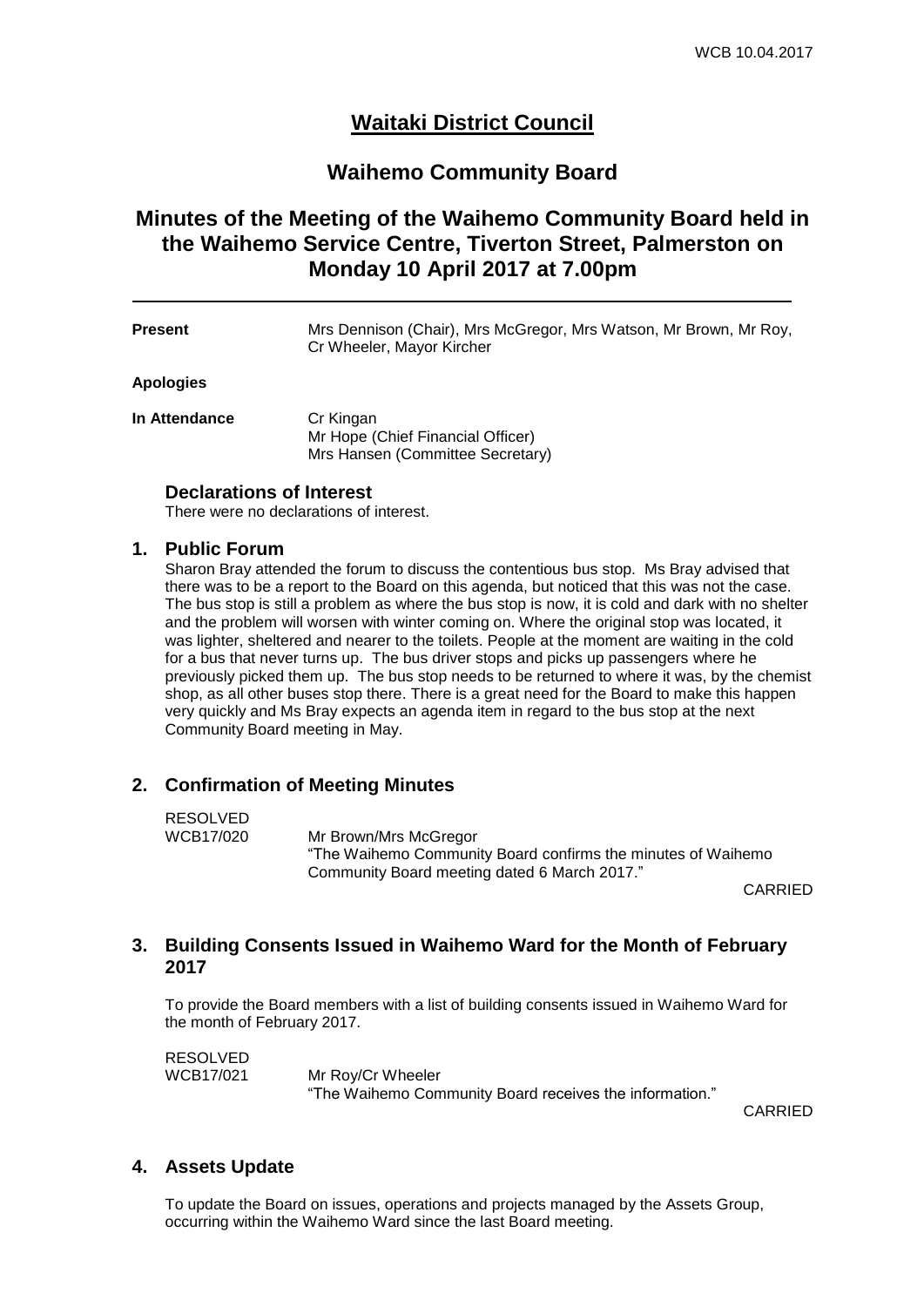RESOLVED<br>WCB17/022

Mr Brown/Mr Roy "The Waihemo Community Board receives the information."

CARRIED

## **5. Recreation Update**

The purpose of this memorandum is to update the Waihemo Community Board on routine work, maintenance issues and progress on minor projects for the period 21 February 2017 to 29 March 2017.

| <b>RESOLVED</b><br>WCB17/023 | Mrs McGregor/Mr Roy<br>"The Waihemo Community Board receives the information."<br><b>CARRIED</b>                                          |
|------------------------------|-------------------------------------------------------------------------------------------------------------------------------------------|
| <b>RESOLVED</b>              |                                                                                                                                           |
| WCB17/024                    | Mrs McGregor/Mr Roy                                                                                                                       |
|                              | "The Waihemo Community Board requests the first priority be:                                                                              |
|                              | Hampden Beach Project with costings and Community<br>1.<br>consultation.                                                                  |
|                              | Moeraki Lookout fencing with one cost for the gate and second<br>2.<br>cost for gate and fence and bought back to the Board for decision. |
|                              | Moeraki beach stairs cost to be obtained and looked at in the new<br>3.<br>financial year."                                               |

CARRIED

## **6. Verbal Updates: Chairperson's Report; Community Board Member Area Reports; Councillor's Report**

Kathy Dennison

- Met with Steve Bennett from Internal Affairs regarding workshops for Community funding opportunities
- Board visits in the Community Hampden Recycling
- Cultural & Heritage Centre –would like a footpath by the Centre up to the town as there are issues in regard to crossing the road. This information was fed into the Safer Roading Network meeting
- Waihemo Waste Busters regarding the centre and their funding
- Safer Road Network looking at roading safety concerns between Palmerston and Oamaru
- Street scape consultation regarding Hampden and Dunback, plans to come back
- $\bullet$  Met with Jane Matchett regarding the 3<sup>rd</sup> notice board, clock tower, it would be a good project to tidy the whole area
- Attended a Community Board Chairs training day in Gore and met other community board members with many involved in doing community plans
- Citizens Award nominations open on 26 May and Trustpower Awards are out at the moment

Jan Wheeler

- Council and Committee day
- Met with Millennium Ocean Walkway group regarding a submission to clean up the walking track
- Webinar Managing Tourism Pressures
- Workshops District Plan Review, Otago Southland Regional Roading group
- Met with the Hampden Hall committee regarding the footpath, hall surrounds and improvements
- Hampden Hall streetscapes Hampden Hall committee
- Council meeting
- Attended LGNZ Zone 4 & 5 Mayoral Conference Local Government issues Tourism
- Opera House attended Oamaru submissions to the Annual Plan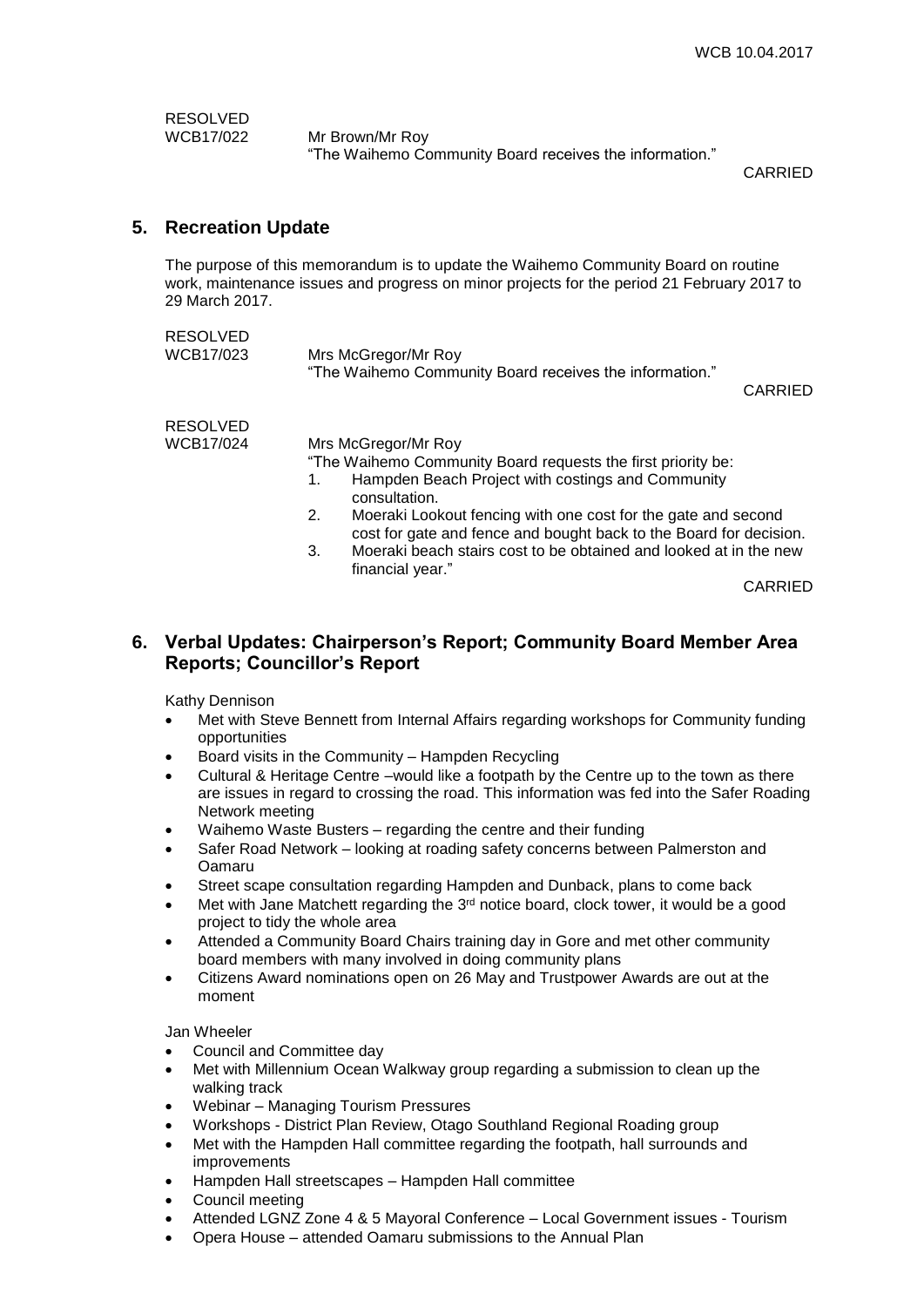- Webinar Financial management
- Met with NZTA Safe Roads Business Case, discussions on making Oamaru to Dunedin roads safer to travel
- Moeraki Millennium Walkway Group in regard to their submission for the Moeraki beach steps
- Met with Recreation officers in regard to Community Board project options
- Read a letter received from Rod Phillip in support of moving the bus stop back to the original site, as the new site is not an appropriate site for a bus stop

Heather McGregor

- Meeting with Steve Bennett from Internal Affairs
- Council and Committees meetings in Oamaru
- Community Board Hampden visit to:
	- Resource Recovery Park and Tip Top Shop
	- Presbyterian Church and Cultural Centre
	- Waihemo Waste Busters in Palmerston
- Oamaru to Dunedin Safe Roads detailed business case first Workshop
- Trust Power Community Awards-nominated seven community groups, entries close 21 April
- A temporary light has been fixed to the Memorial Gates in Palmerston until the permanent light is done
- Three equestrian events have been held at the show grounds in the past six weeks. This is great for the Palmerston and surrounding district to have these events which brings people in from outside the district supporting the events and the businesses
- I have been assisting the Waitaki Welfare Trust with Poppy Day being held on the 21 April
- Palmerston St John's garage sale was very well supported, raising approximately \$1,700.00

Carol Watson

- Community Response group meeting this was the 2<sup>nd</sup> half of a Civil Defence course
- Met with Jane Matchett
- Tip Top Hampden Recycling visit
- Projects around Palmerston

#### Ken Brown

- Discussion with a number of ratepayers
- Enjoyed the visit to Tip Top Hampden Recycling shop
- Pushing for planting SH1. This area needs a tidy up

#### Paul Roy

- Spending time in regard to the consents with the mine
- Roading workshop

#### RESOLVED

WCB17/025 Mrs Dennison/Mr Brown "The Waihemo Community Board receives the information."

CARRIED

#### Mayor Kircher

- CE recruitment two weeks into advertising with applications closing Tuesday 18 April. The process regarding time lines is in place
- Retirement Village this project has taken off. The Trust is Community owned with the profits going back to the wider community. The Trust is now operating Rendall on Reed, with residents of Rendall on Reed to be moved to the new complex when it opens. The apartments have all been signed up and 11 contracts for the villas have been signed
- Successful Family Day was held at the Harbour. It was hoped to bus people in from South and North - we will keep working on this
- Will meet with Heather McGregor and work on a movie night for Waihemo
- A Bike Park for Kids project can be considered by Waihemo and Ahuriri boards at a later date